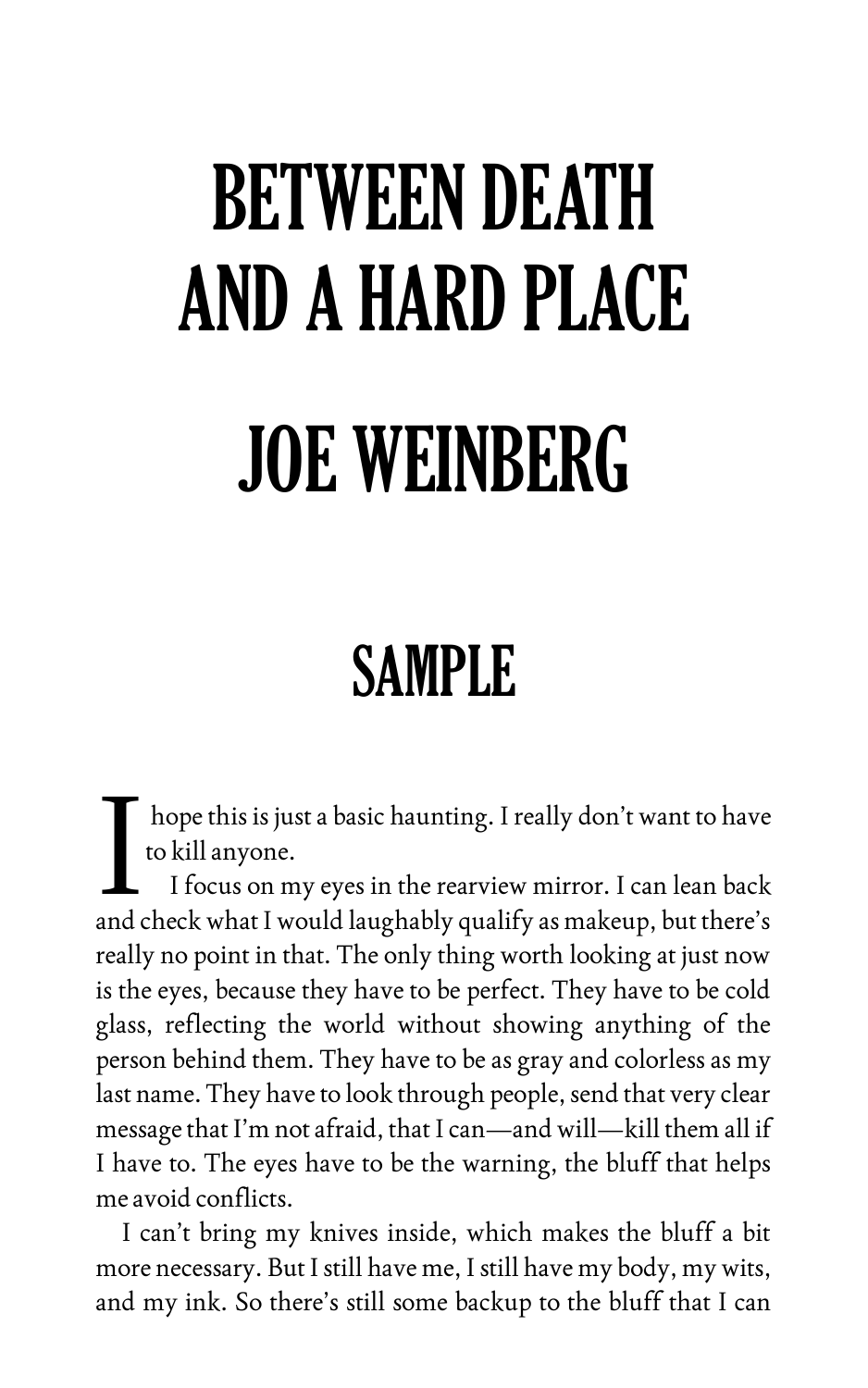call on if I have to. But the eyes will sell it, and if they sell it right, then there won't really be a need to prove that my bite is almost as bad as my bark.

I slam the car door a little harder than I probably have to. I press the key fob to lock the doors, then lift away the piece of hematite that stops the spell circuit from completing, activating my own special brand of alarm. Other people want car alarms that make lots of noise and supposedly scare off potential thieves, but more likely just annoy the sleeping people within earshot. I want an alarm that makes people look past my shitty car and on to better and easier options, forgetting what they saw and dismissing my car as completely unimportant. It's not quite invisibility (that would be more expensive), but it gets close enough that it has the same purpose.

I found parking in downtown Minneapolis, and that in itself is an accomplishment. The last thing I need is for people to look at my car and decide they want to actually do something about my accomplishment. I've never had my car broken in to—Hennepin is pretty brightly lit at night, between the Gay 90s and First Ave, Crave and Fogo de Chao, there's always a lot of light and a decent crowd of people. I'm not saying that there isn't any crime—it's a city, after all—but it's a relatively safe neighborhood. At least, for cars. Cars with magic that makes people ignore them, anyway. Okay, maybe a bad example.

I take a deep breath and let my coat spread out a bit after being crumpled by me sitting on it. I have to wrap it around like a skirt before I get in the car or some of it gets stuck in the door and either drags along the ground, or just makes me feel like an idiot when I realize it. The trench coat isn't the warmest thing in the world, but it looks like it could be, and in Minneapolis, that's all I really care about. Temperature itself has never been an issue for me.

I can see the bright lights of the Gay 90s in the distance, but that's not where I'm headed. Not tonight. Tonight is all about club Trinity. Which, granted, is right down the street, not even a block away. Walking to the door of Trinity, I see a bouncer I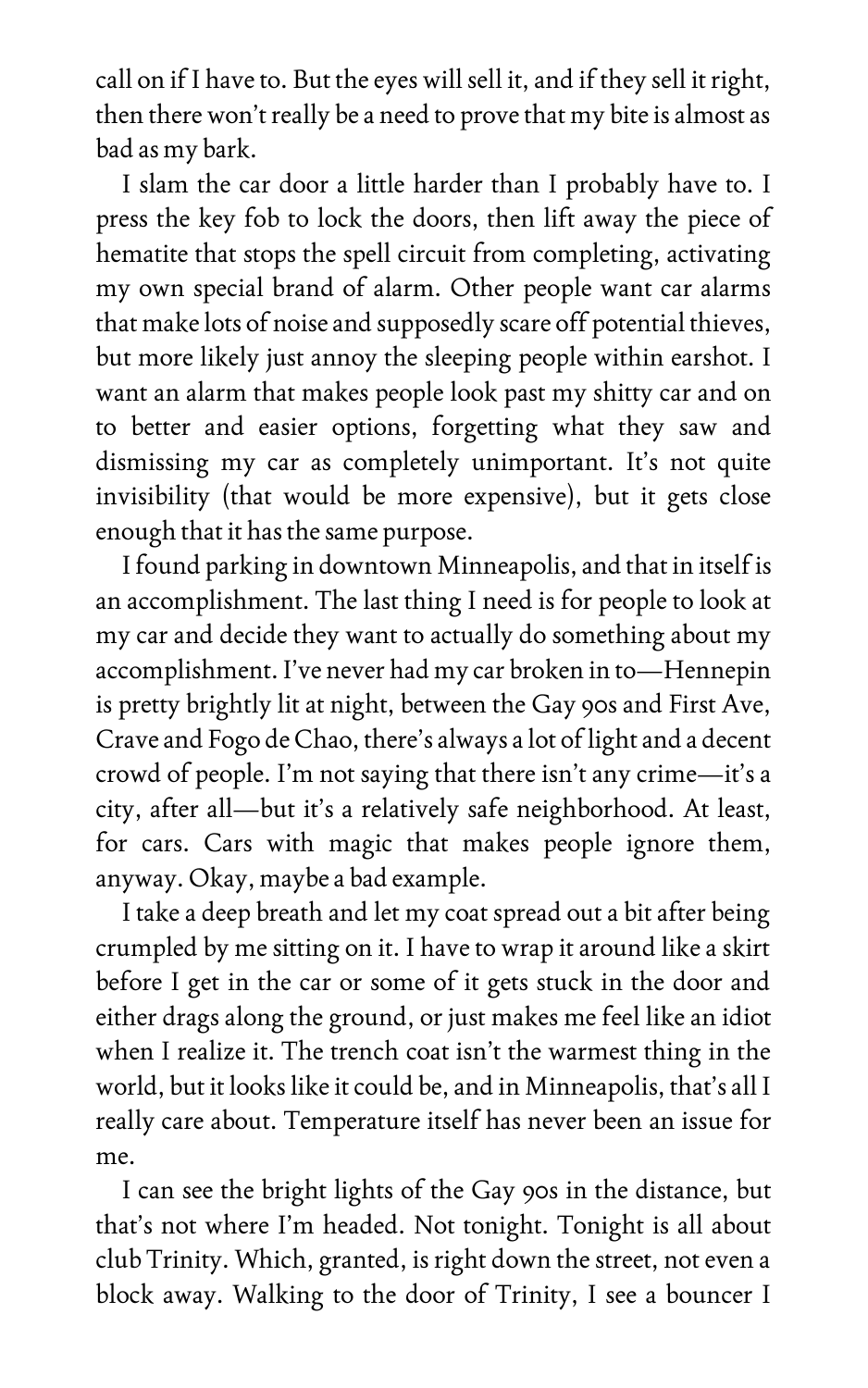recognize. What's his name? Carter? Collin? Carl? No. Oh, right. "Hey Charlie," I say, walking past the line and right up to the door.

"AJ," he says with a slight nod and a frown. "Do I need to search you?"

"I'm not packing weapons," I say. "Just here to talk."

He scoffs. "I'll believe that one when I see it," he says. "Look, just try not to make too much of a mess, okay? I like the new set of chairs. Management finally picked something comfortable, and I don't want to have to wait another ten years before they get lucky again."

Holding up my hand, I make the boyscout salute. Don't ask why. "I solemnly swear I will not break a chair over anyone, Charlie. I'll do my best to keep them all intact."

He nods and gestures over his shoulder for me to go in, not even asking me for the cover. "If you want to smash the candle holders on the table though, feel free," he says as I pass. "They're so seventies kitsch it hurts my delicate artistic sensibilities."

I pat Charlie on the shoulder and laugh as I walk by. Patting him on the shoulder is no easy task. I'm not short, but Charlie is like a mountain. Easily seven feet tall and twice as wide across as I am, the man looks like he could pick me up and rip me in half like a phone book. So of course, everyone assumes he's this big dumb thug. None of them ever ask him about fashion or design decisions, or about what lighting works best. Which is a shame, for them. Charlie's the one who told me to get this coat instead of the white one. Said this one brought out my eyes more, and made me look more dangerous, especially with the frock.

He also tried to get me to buy oxblood colored boots, but I can only handle so much fashion advice.

The music inside isn't so loud as to be offensive, but maybe that's just because the song is only just starting. It's the Cure, that lullaby song about the spider wanting to eat people. Not portentous at all. The dance floor is almost empty, save for the few fixtures, the dancers who are either so high they can't hear the music anyway, or those so lost in their heads and the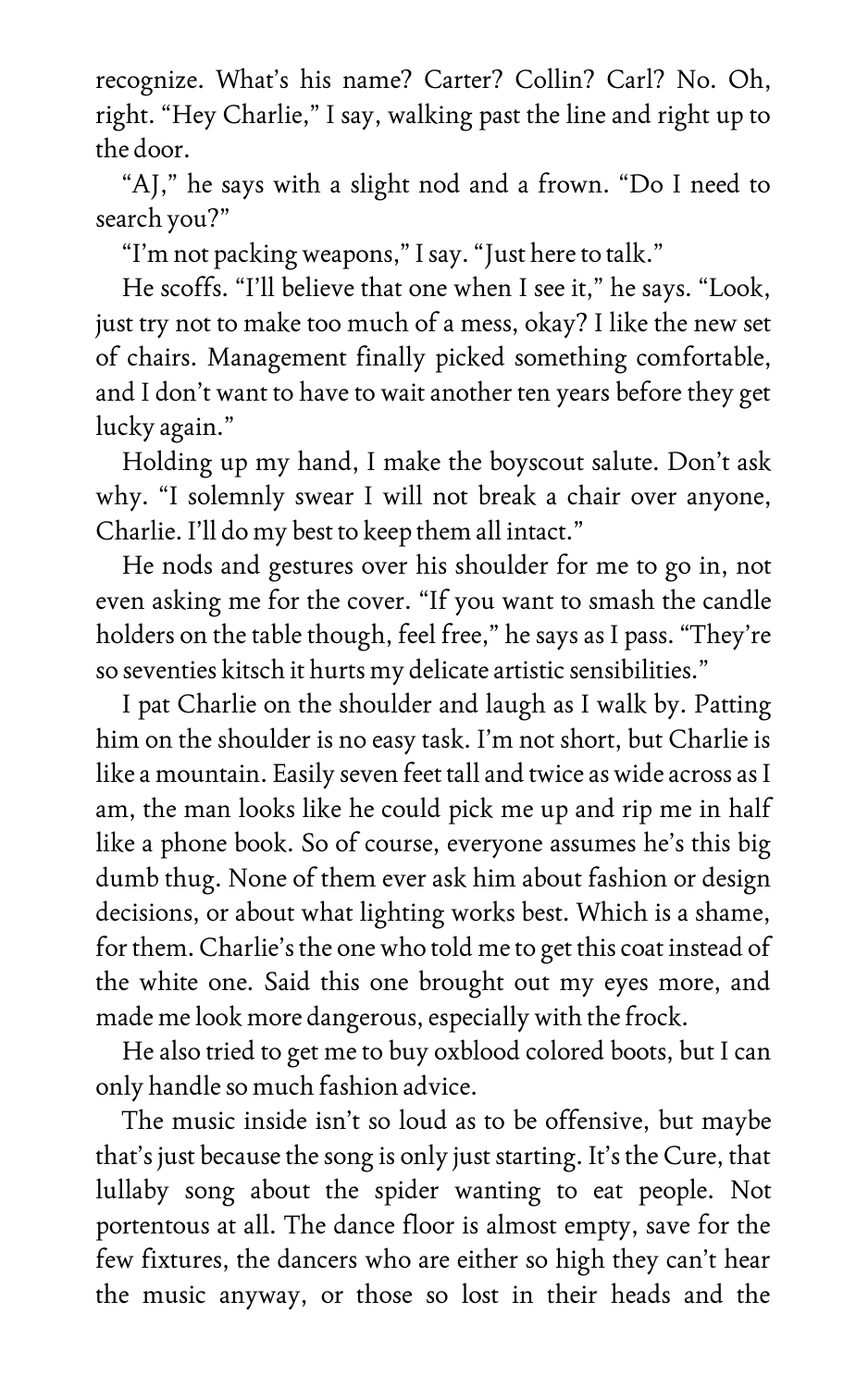movement that they don't care what plays, so long as it's not Bieber.

Most of the crowd, though, is sitting around at tables, having drinks, catching breathers, or engaging in deep conversations. There's laughter every so often. Some of it has humor, but most is lined with vitriol and bile, that dark mocking laughter that anyone who was ever picked on as a kid can remember.

Most people weren't laughed at because they were the bald girl from that other school—I hear she murdered her boyfriend what a freak... but hey, we can't all be as lucky as I am.

Wearing gray makes me almost look colorful in here. The color scheme is so monochromatic it looks like an art film in black and white. White skin, black lips, black clothes, black fingernails. The girls aren't that much better. Every so often there's a slash of red, enough to make people think about blood without having to smell the stuff.

I head up to the bar and slide across a stool, leaving my coat hanging behind me. The bartender comes bouncing over, her Tshirt clipped tight behind her to make it that much easier for men to make out the shape of her 'tip makers,' as she calls them. She has a smile on her face, one that always seems to be there when she's working. She once told me it was because the rubber floor mats she walks across actually make her feel like she's working in a bouncy castle. And everyone has to smile when they're in a bouncy castle. It's like a rule of the universe or something.

"Hey AJ!" she says, slapping her hands on the bar top, partially to make noise and partially to stop herself from bouncing past. "Ooh, you're wearing your work coat." The smile slips away from her eyes, but remains plastered on her face. "Something I should be worried about?"

While it's true that I am working tonight, I'm not doing that kind of work. The violent type that tends to disrupt businesses, start fires, and make bouncers wary of me; I'm not here for any of that tonight. I'm here on a simple recon mission. Just supposed to check the place out, see if the various egghead precog types were right about me needing to be here. I'm just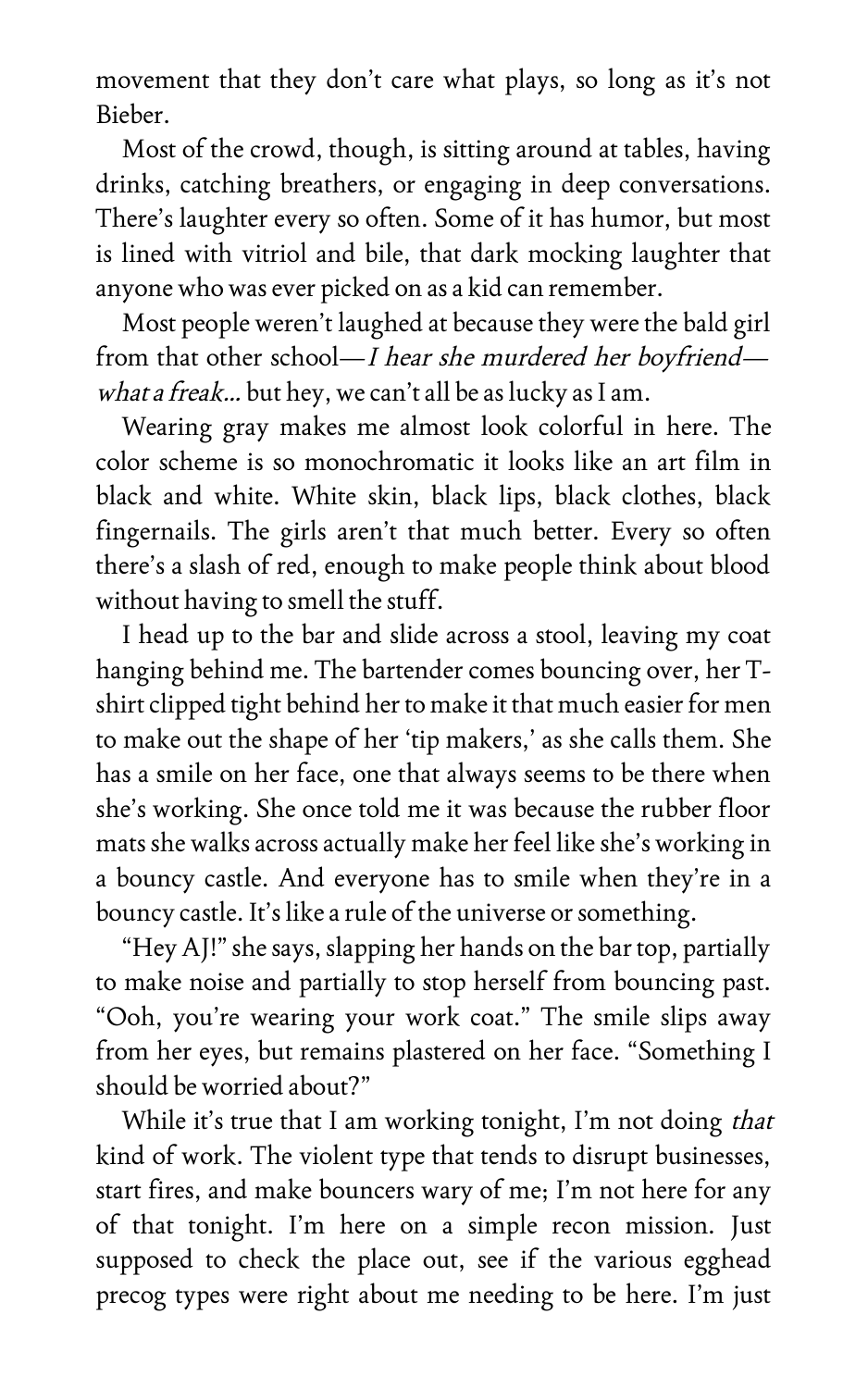looking for a ghost that, hopefully, is still mentally intact. I'm not here for violence.

I hope.

I shake my head. "No need to worry, Gina. Fucking hell, between you and Charlie, you'd think I was some kind of walking natural disaster or something."

She shrugs. "If the boots fit," she says.

"Look, that was one time. And I said I was sorry. Even got the ban lifted and everything."

She smirks at that. We both know how much more getting that ban lifted was because of her than of me. "You want a drink?" she asks.

"Give me a Melon Ball," I say. "Extra sweet."

She heads off to get the vodka, midori, and the orange juice, adding a touch of pineapple juice to the mixture to make it sweet enough that most people won't be able to taste the booze in the first place.

As she's making the drink, I spin my stool and lean back against the bar, taking the place in. It's a pretty simple crowd tonight. I tuck some hair behind my ear, exposing a septagram tattoo and with it, the magical overlay of the room. As I thought, most of them are human, just your average workaday goths coming to blow off some steam on a Tuesday night. And like always, where there are goths there are vampires, but just two of them that I can see, which is more on the low end than the high. And looking at them, it seems like they're hanging out in crowds that recognize them, which means they're careful when they feed. And therefore not my problem.

Out on the dance floor, I can see my client. Or at least, the reason I assume I got called here. Not for violence; that's a plus. I look at her and wonder what her deal is. She wasn't there before, but then, she isn't really there now. It's just the projection, the aura of her spirit left behind when she died. She's going about her life as best she can, at least the parts of it that matter to her. It's not living, but it's as close as she can get to it now. It's something that will keep her sane, relatively speaking, until her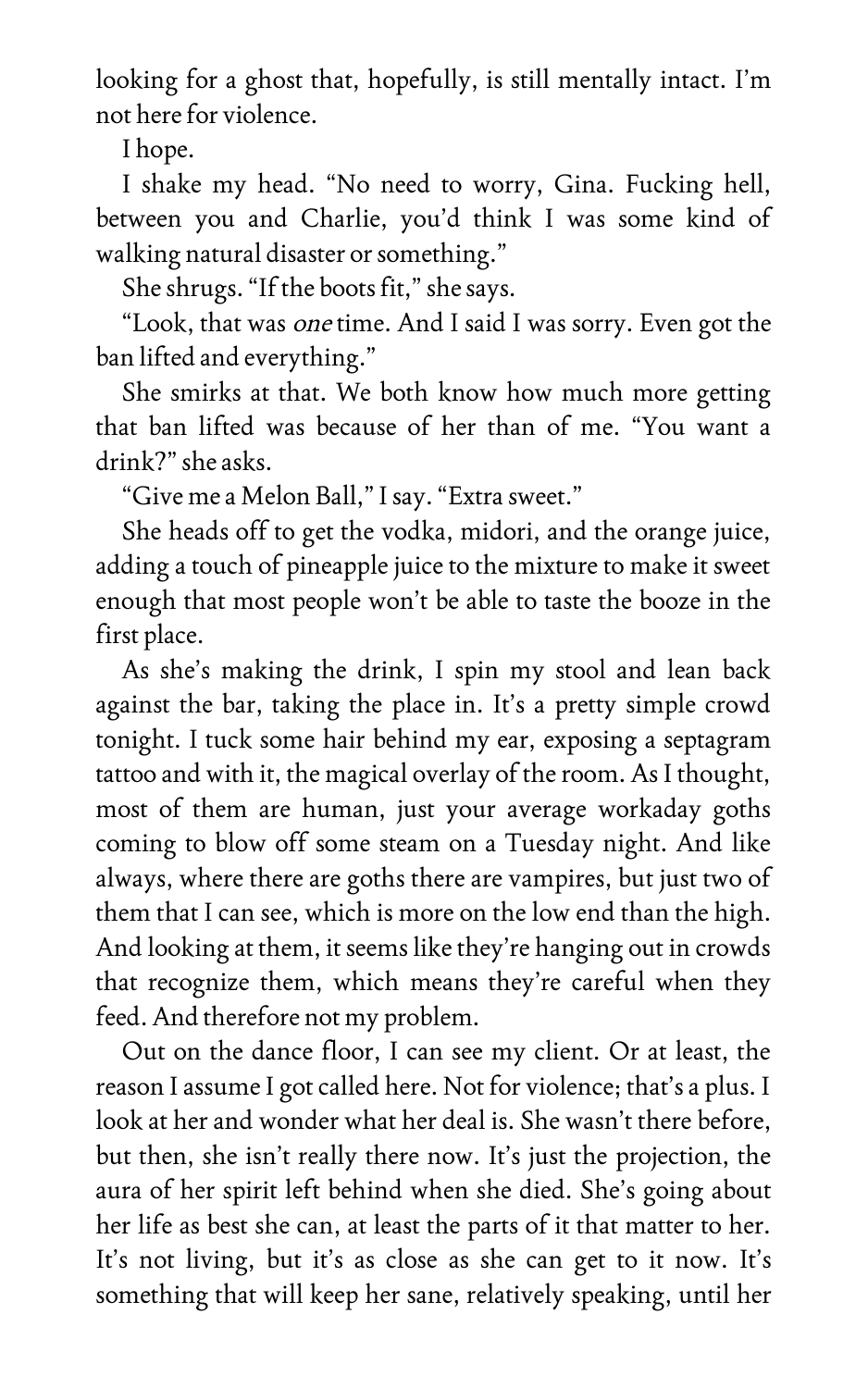issues get resolved or she loses it completely.

I don't want to interrupt her. If she can still hold on to her life strongly enough to dress the part of the club, I want her to keep doing it. I want her to stay strong for as long as possible. Besides, the longer she looks the way she did in life, the more likely I'll be able to figure out what's tying her here.

Ghosts get tied down by a lot of things. Some kind of passion, certainly. Also locations, personal items, even people. Most hauntings happen because the ghost is tied to a place, and has probably lost any real comprehension of what happened. It's not that ghosts don't know they're dead—I mean, that happens sometimes, but usually it's the other way. They don't think that they're alive, they just forget that they're dead. And once that happens, all bets are off. Frustration starts to build, which brings anger, which eventually starts to bring violence.

I get called in for those sorts of situations too, thanks to the ink on my fingers, but it's pretty clear that she isn't looking to start any trouble.

This one doesn't have any of the signs, at least not right off the bat. She's dancing to Burn by Nine Inch Nails, which is the song currently playing, so she's still interacting with the world as if she were a part of it. But she's not trying to make eye contact with anyone or get their attention. She's moving away from them as they get closer to her, and she seems completely without any concern of being watched or judged. Maybe she was like that in life, maybe she just knows that they can't see her and is dancing like no one is watching. Because, as far as she knows, no one is. No one can.

There's a glint of light from something on her chest. Probably a necklace of some sort, likely one of the items that ties her to this world. If I need to just get rid of her, I just have to get rid of her ties. Then she'll fall away to wherever it is the dead go when they're really gone.

That's one way to play this. Or I could help her settle whatever it is that's keeping her here. Then she can move on of her own free will, which I imagine is probably better for her. I don't know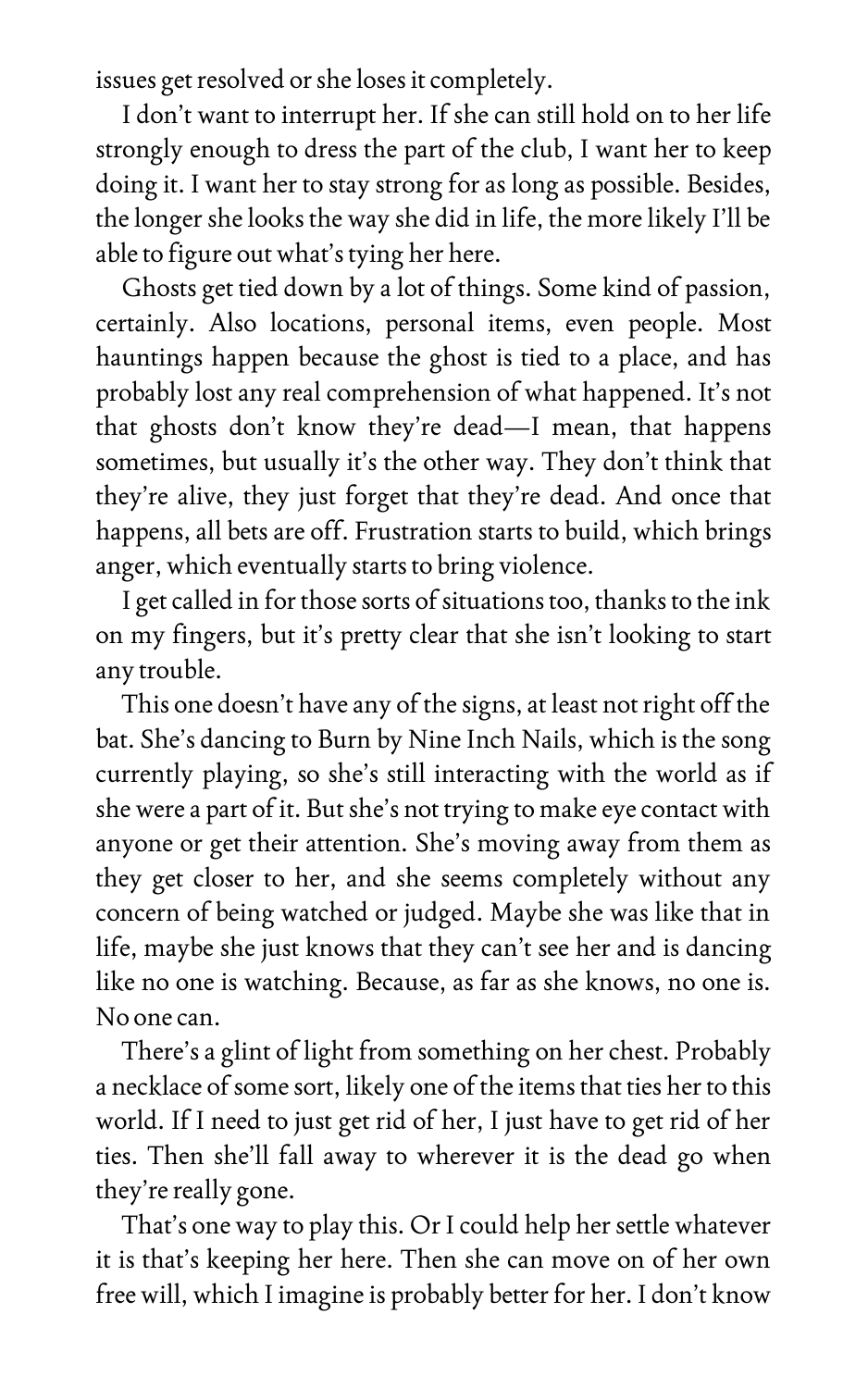though—I've never died myself. What really matters is that I settle her, one way or another, before a necromancer finds the ties that bind her and uses them to control her. A ghost being controlled tends to get angry and frustrated a whole lot faster. Worse, they tend to want revenge against the person controlling them. That's all well and good if they can escape. But if not, or if the necromancer disappears, they may just decide to go after those who look like the necromancer. Or, you know, all men between the ages of eighteen and forty. That's when ghosts go bad, when they become specters. That's when they get really dangerous.

Hopefully, I can avoid that happening to her. But first, I need to talk to her. Which in itself presents all kind of problems. I can see her; she's part of the magic in the area now, so with my septagram uncovered, I can see her just fine. But I can't hear her. When she talks, I won't know what she's saying unless I can read lips. Maybe I'll get lucky and she'll know sign language. But given that she's dancing to actual music playing, and seems to be pretty solidly on beat, I'm pretty sure she isn't deaf. Which makes sign unlikely.

Well, no one ever said being a witch was easy.

I don't really have a plan for how to get her attention, either. For right now, I'm just watching her. Maybe she'll feel my eyes on her and come over to check me out. Maybe she'll look up and realize that, unlike everyone else in here, I can actually see her. Or maybe she'll ignore me like she's ignoring everyone else. And then what? How do you get a ghost's attention?

Gina comes back with my drink, and I turn back to the bar, my hair falling forward and covering the septagram. She glances up at my hair line and smiles knowingly. "Seeing someone?" she asks. Anyone overhearing might think it a perfectly innocuous question. Gina's great at those.

I nod. "One of the dancers," I say.

"What's she look like?"

"Maybe five four, somewhere around a buck, buck ten. Straight black hair with a—" I hold my hand up to my own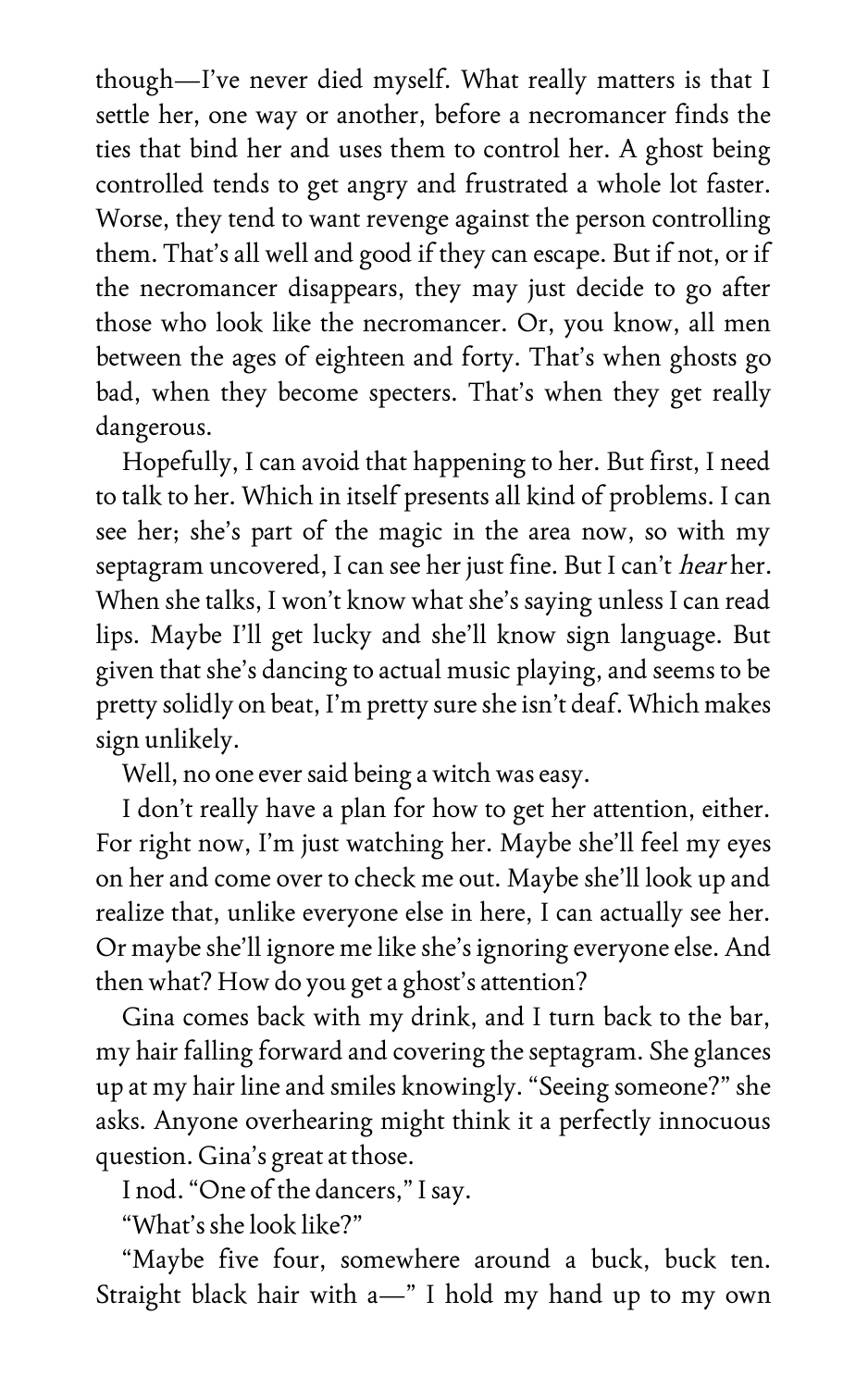chocolate brown hair, "streak of blue. Some kind of necklace, I couldn't make it out. Boots to her knees, heels not platforms."

Gina nods. "That sounds like about ninety percent of the girls in here, and maybe half the boys," she says. "Still, that's a bit on the short side. Any piercings?"

"Nose, eyebrow, snake fangs, and ears, that I could see. Oh, and a teardrop on the right."

Gina lets out a sigh that tells me I've hit gold. "That would be Michelle. I was afraid something might have happened to her. She's a regular, but it's been about a week since she was in here."

"Regular as in every night?"

"Tuesdays, Thursdays, and Saturdays," Gina says. "Goth, punk, and industrial."

I nod. "That sounds about right. When was the last time she was here?"

"Saturday before last. This is the second Tuesday she's missed. Or, I guess, hasn't missed." She smiles a little, but it's a sad smile. "Does she know you can see her?"

I shake my head and take a sip of my melon ball. Yeah, that's sweet. Really sweet. My body loves it, and I end up drinking nearly a third of it in one go. I'd keep going, but I may still need to drive tonight. Odds are, I can't just sit down and talk with Michelle. I didn't even bring a Ouija board.

Those piss me off, by the way. Not because they work (they don't), but because people think that they're this ancient thing, when really they were invented by Parker Brothers. But they can be useful when talking to someone you can see but can't hear. She could point at the letters and spell out a word. It would take forever, but it would be a way of communicating.

Or she could know sign language. I took the time to learn it. Why can't the dead?

"She seems to know that no one can see her," I say. "Enough that she isn't bothering to check if people are watching her. I guess I could wave at her or something." Yeah, because that won't make me look like an idiot, waving at empty space.

"You could always go and bump into her on the dance floor."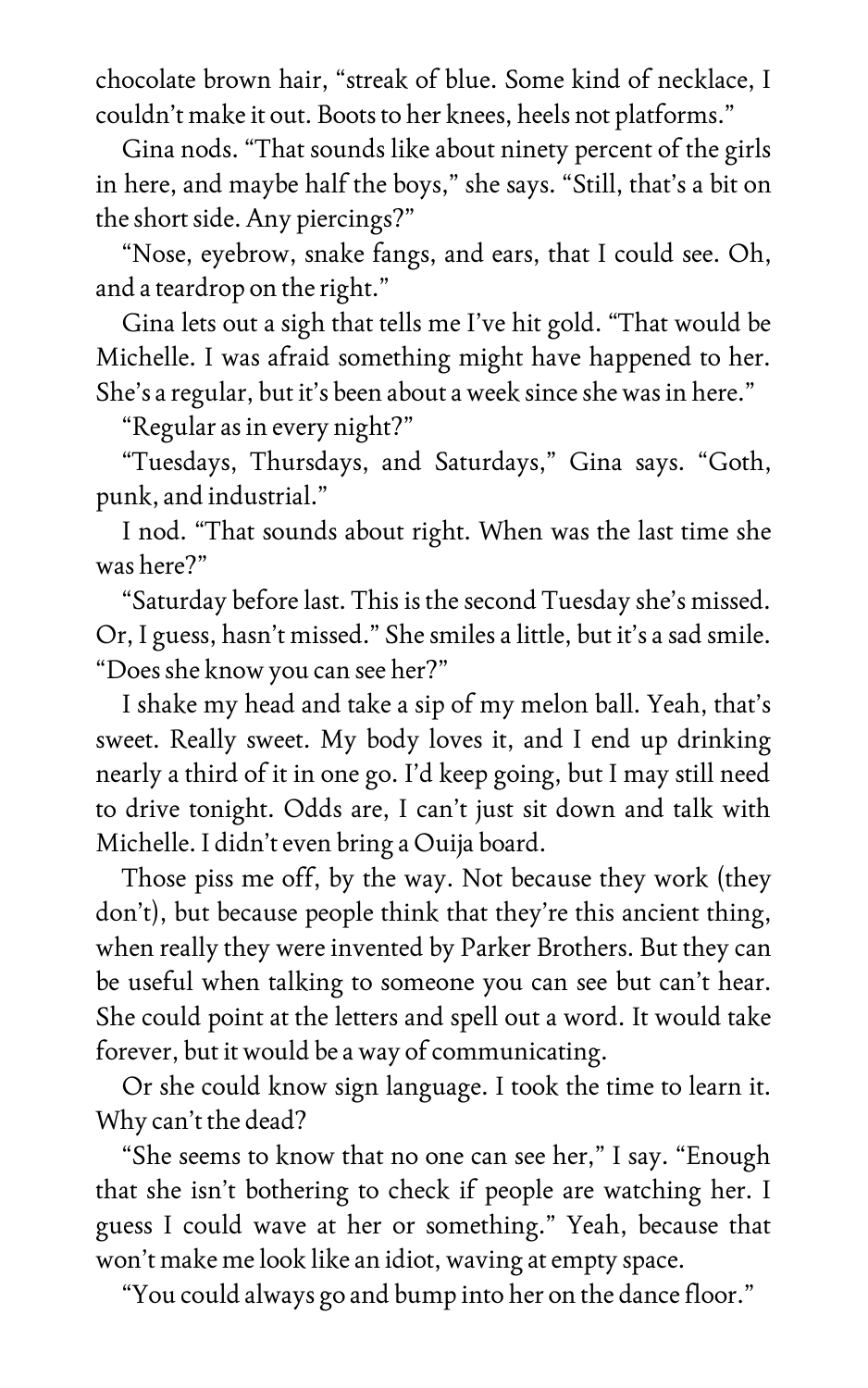I guess I could do that. Thanks to the tattoos on my fingers, I can make contact with the insubstantial. I mean, I can actually touch her as if she's solid. Which might freak her out, or make her think I'm like her. But she's been making it a point to move away from anyone who dances too close to her. There's no way I could pull off an accidental collision.

On the other hand, that might not be a bad thing. I shrug out of my coat and leave it on the stool. "Keep an eye on that for me?" I ask Gina, taking another long 'sip' from the melon ball.

She nods. "Absolutely. Wouldn't want someone touching it and bursting into flames."

I roll my eyes. "One time," I mutter under my breath, heading out towards the dance floor.

I put my hair up in a ponytail with a band from my wrist, making sure to free the septagram and overlay the magic in the area. I may look a bit out of place on this dance floor, wearing just a black tank top and matching jeans with the cuffs rolled up to the top of my boots. But I'm less out of place here than I would be in most dance clubs. I at least have the right colors on. And my bare arms are so covered with ink that virtually anything I'm wearing gets its own hard core cred.

What they'll be able to see, especially in the lighting of the club, is just swirls of black down my arms. They start as arrows from my shoulders, then kind of dissolve into a tentacle like design. There isn't much detail, but that was the point. That tattoo is there to cover the others. The others that are various glyphs, symbols, runes, and pictographic spells, things that would hurt the human eye to look at for too long. I should know; putting them there gave me a migraine every fucking time.

Plus there's the pain. People who have tattoos will tell you the pain isn't that bad. And it's not; it's like having a cat scratch at you for a really long time. It'll hurt, but it's no big deal. That's with a tattoo gun. That's a normal tattoo.

These spells in my skin were stabbed in by hand. It feels like dripping battery acid on the skin. You never get used to it. It never hurts any less. And once you start, you can't stop until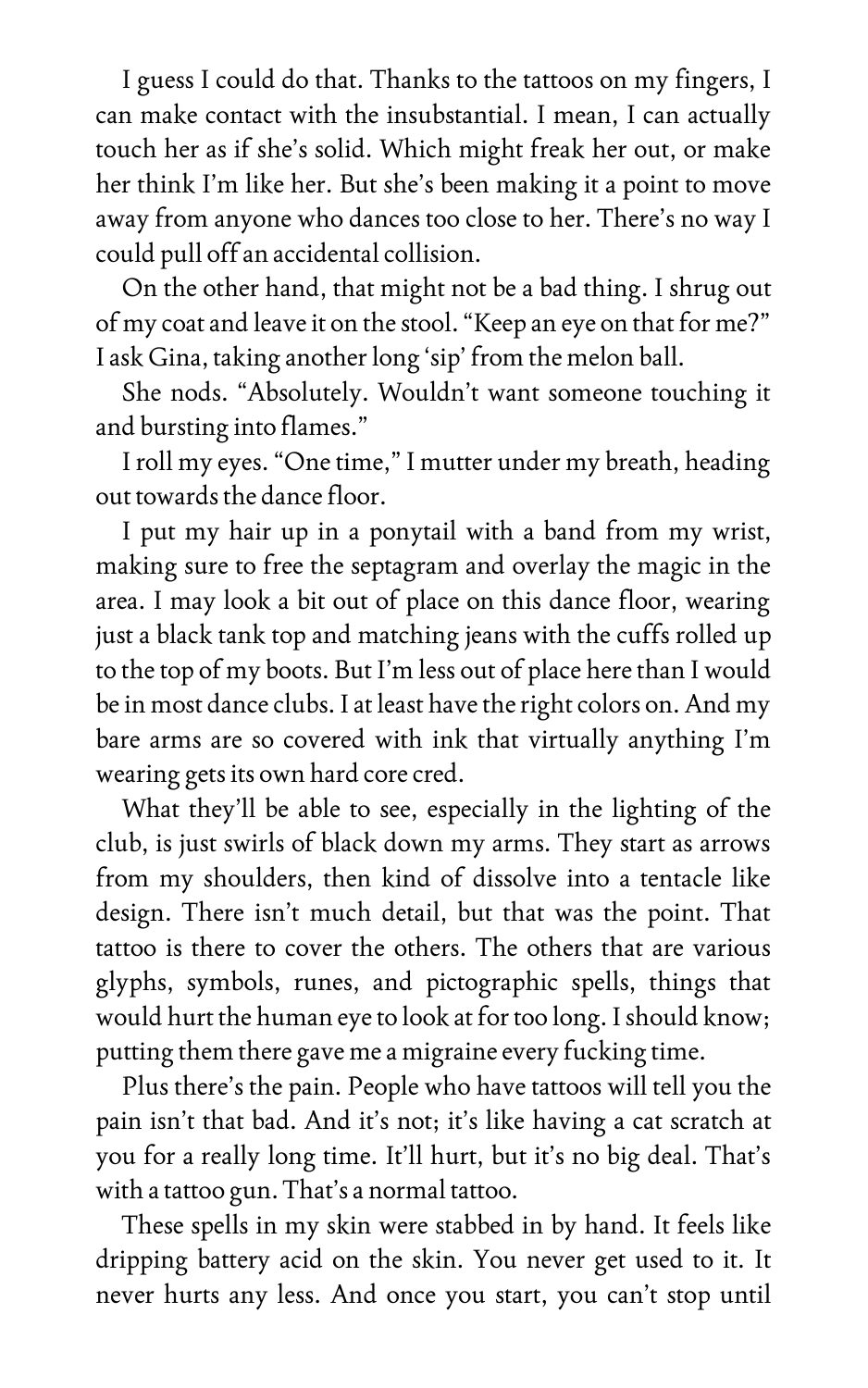you're done. Otherwise, you have a wasted half spell that doesn't do a fucking thing, and you went through that pain for nothing. You can't just finish it later, either. You have to start all over again.

Covering them up was much easier. That I could do without really paying all that much attention, just shading for some contours and making sure the lines are crisp. Doesn't matter that they go over and through the real things. Those spells were designed to work even when covered. Not like the septagram. Same process, different results.

I dance out onto the floor, moving my hands in a gentle wave that passes up my arms to my shoulders, a movement that makes it look like I have no bones when I do it right. I pay a lot of attention to my hands, making sure they stay pointed and outstretched. I took a belly dancing class once, for a couple of weeks, and they told me that the poise of the hand is as important as everything else. They were really big on the whole thing of using different muscles independently of one another. That's why I wanted to learn. It's also why I ended up quitting while I could still feel those muscles.

The result has made my dancing almost serpentine, flowing along like the chords of a Voltaire song. It can be distracting to some, but usually it just gets me ignored in a goth club. The rest of my body doesn't move the same way as my hands. I move my hips like a dancer, another remnant from the classes, but I move my feet like a fighter. I keep my balance steady, I keep my shoulders straight, and I don't cross my legs, not ever. Those who really know have told me that my dancing looks like my arms are trying to relax while the rest of my body stands around it with suits, sunglasses, and a little radio in the ear, just waiting for a threat so they can usher me off to Air Force One or something.

Okay, so I'm not a great dancer. Certainly not as good as the girl I'm slowly moving towards. She moves like she really has no bones, like she's not from this planet. Her hips are moving the way the girl who tried to teach me moved, and her feet and legs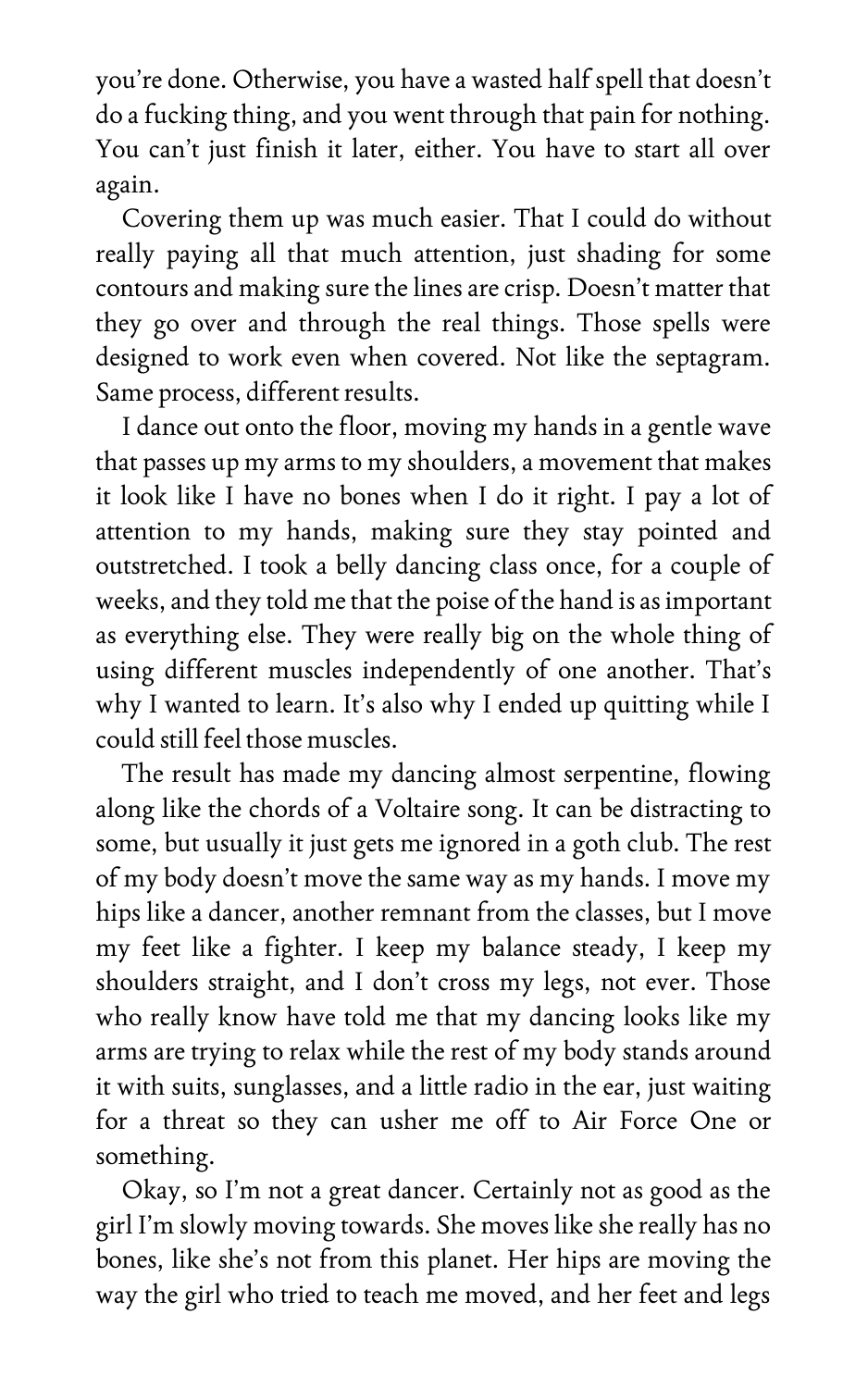move with a grace that make her combat boots look out of place. My combat boots look appropriate. She looks like she's a ballerina dressed up to scare off high school boys. She sways her entire body, and it seriously looks like she has had her spine segmented. No one should be able to move that way. I'd be a bit worried if I hadn't seen it before. It's a trick of the movement, of the control she has, or had, over her body. She can move her lower body while keeping her head perfectly still. That's how it looks. But really, she's moving everything, she's just negating the movement with her head, moving in the opposite directions of her body so it *looks* like her head is keeping still.

It's a skill I never mastered. But she looks like she was a real dancer. Maybe even a professional. She's got the muscle tone for it. Though looking closely, she doesn't have the age for it. This isn't a girl who got into the club to drink, unless she had a fake ID. This is a girl who was just here to dance. That also might explain why she's so good at it.

I slide towards her, extending my hands out to my sides and then turning to face her full on. I don't want her to panic, but I need her to know that I can see her. I try locking eyes with her, but her eyes are closed. She's lost in the music, lost in the dulcet tones of Trent Reznor, back before he started making music for Gen Z.

Plan B then. I make a sliding step towards her, my feet moving into position to throw some seriously nasty knees in her direction. Then I bend forward and bring my hands down slowly, waving them around.

And sliding them down her arm.

Anyone watching will think it was just a bit of a stretch for me, like I'm trying to show off. But they can't see her. She opens her eyes in absolute shock and looks at me. I smile and wink at her.

She starts to talk, but I can't hear her. I can see magic, I can't hear it. I'm not a necromancer, and I'm not a medium. That magic is beyond me, largely because of all the other magic I have inked into my skin; it doesn't leave enough leaking out to be able to talk to the dead, and I've never had the desire or the need to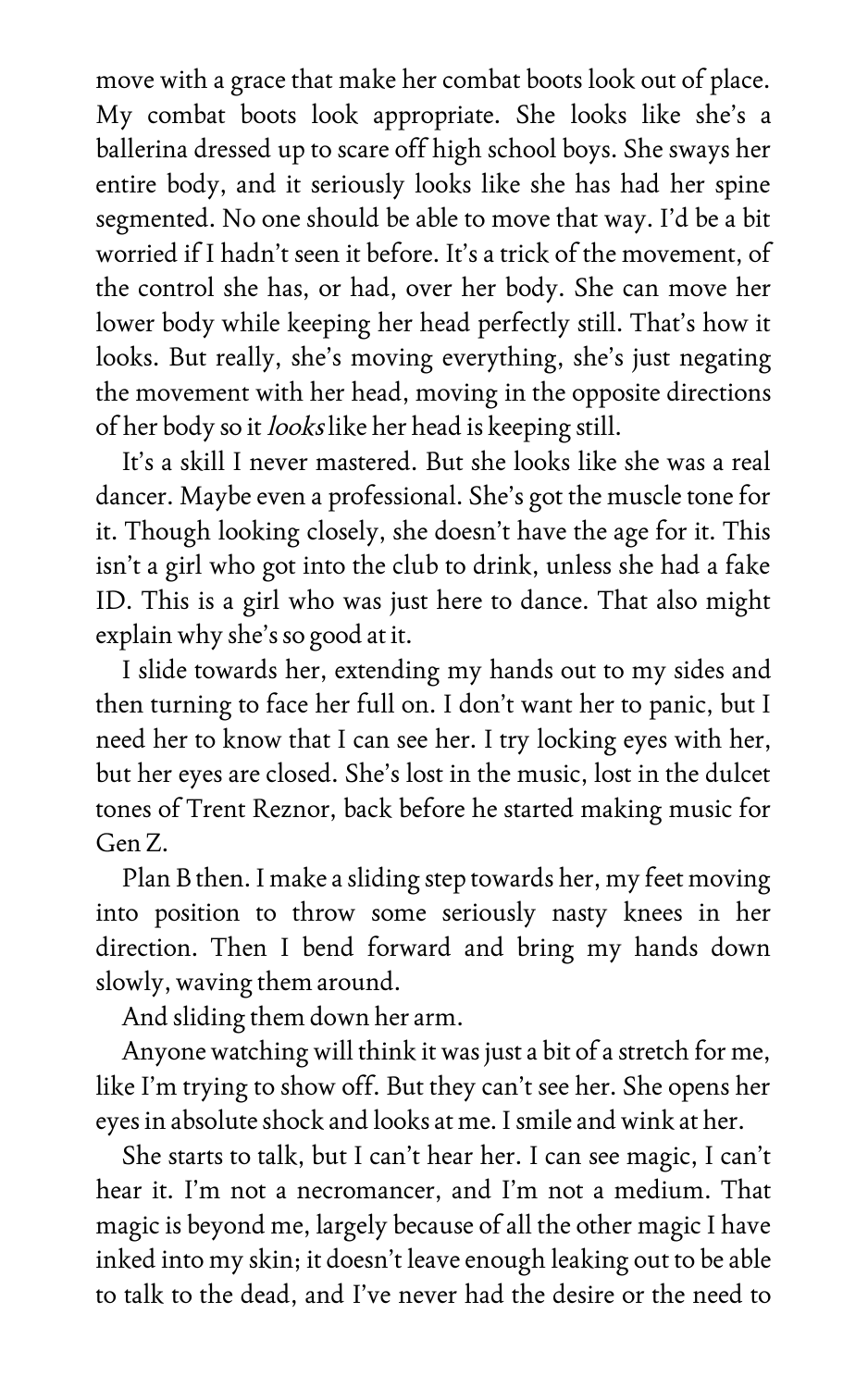add a tattoo to one of my ears so I could hear them. I can't really communicate with her. But I can see her, and that might be enough.

I walk off the dance floor, looking back at her and raising my eyebrows as I go. As I'd hoped, she follows after me, so intent on me that she literally walks right through someone else coming to dance to the Rammstein song starting as I go to a table away from the bar.

She sits down across from me and starts talking. From what I can see, she's going a mile a minute, and I can't hear word one.

I hold up my hands. "Hold on," I say. "Can you hear me?"

She says something. I'm guessing it was somewhere along the line of, "Of course I can hear you. Can't you hear me?"

"I can't hear you," I say, shaking my head. "I can only see you." I flash her a few basic signs with my hands, but she looks at it like I'm signing in Greek. And I'm not. It just means she doesn't sign. Long shot anyway.

She tries to pantomime a pen and paper. I shake my head. "You won't be able to hold the pen," I say. "And before you ask, I am not using a Ouija board like a bored sorority girl."

She laughs at that. I wish I could hear it. From the way it lights up her face, she seems like her laugh would be infectious. "Okay. I'm sorry we can't get more complex than this for now, but I'm going to ask you questions, and you nod your head for yes, shake your head for no. Okay?"

She nods and gives me the thumbs up. She's probably just happy to be able to communicate at all, despite how annoying this has got to be.

"Do you know what happened to you?" I ask.

She nods.

"Do you know why no one can see you?"

She nods again. Okay, good. That means she knows she's dead. And she's not in denial about it. That helps. Usually, when the dead don't know they're dead, they get angry and frustrated. A normal situation for a normal person, but the rules are different for ghosts.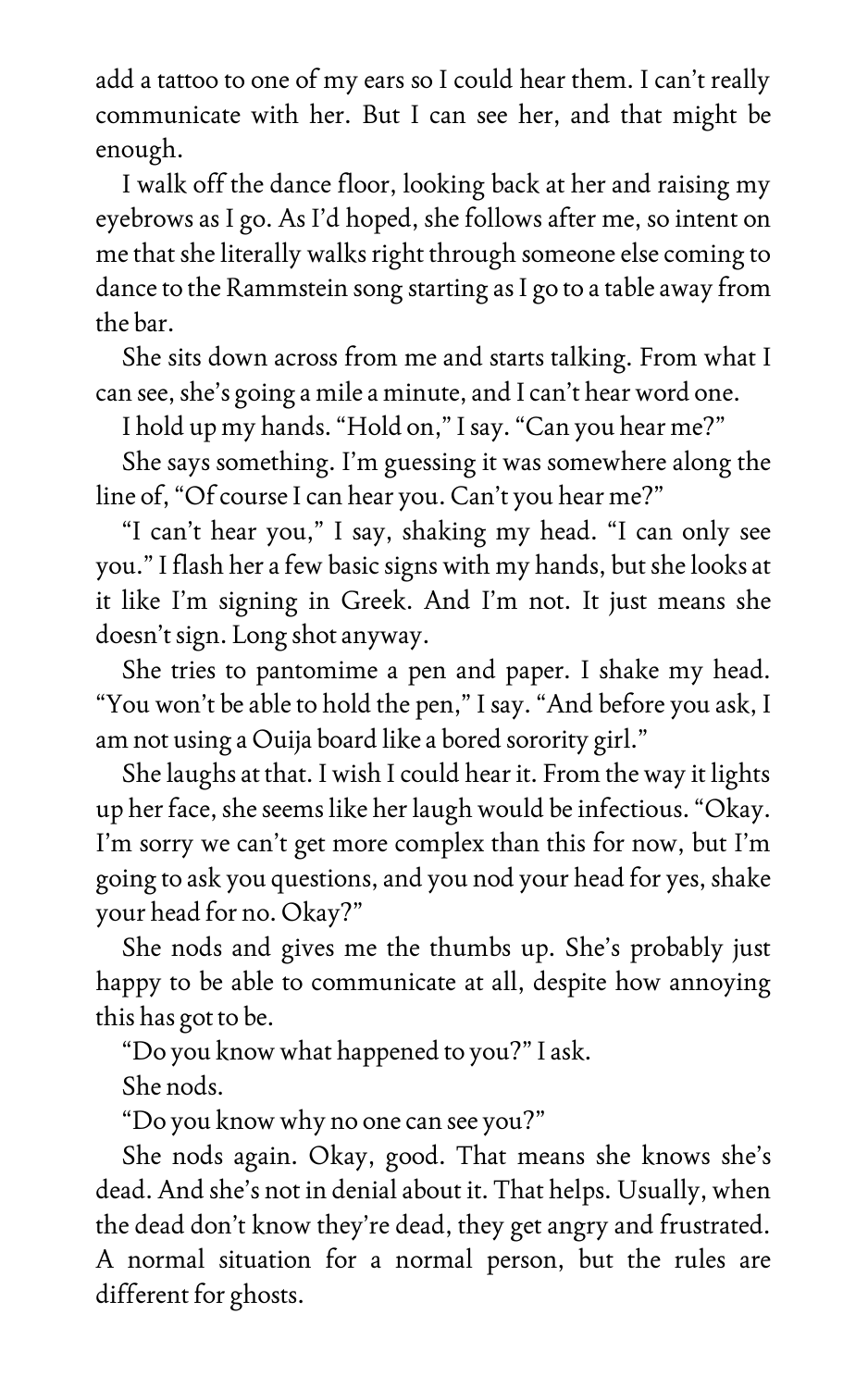"Is there a message you need to give someone?"

She shakes her head. Of course it wouldn't be that easy.

"Are you looking for revenge?"

Shakes her head again. Also good; the vengeful spirits tend to go bad fast. But what else could it be? If she's not here to send a message, and not here to get revenge, what's left? She can't want to warn someone of something; that's back to the message. Does she want to finish up an art project? See the next Star Wars movie? No, it has to be something important.

"Is there something that you have to finish?"

She nods. Maybe it is Star Wars.

"Can you show me?"

She fingers the necklace I saw light glinting off of before. It's a crucifix. Not a gothic one. She has one of those too, and an ankh and all the other stereotype jewelry that tells me she was just a normal girl. But that crucifix, simple and silver and elegant, that's something different. That's something that matters to her.

"Can you show me what you need to finish?" I ask.

She nods, still playing with the little cross.

I sigh. "Okay," I say. "Come on, show me where we have to go."

She nods and starts to get up, then falls back to the chair as if jerked off her feet. She looks at me, scared, and says something. She grabs the cross, and I can see her jolt off to the side several feet. But it's not like she's moving. It's like she's being moved. And being moved by the cross itself.

Which can only mean one thing.

"Shit," I say. "Okay. Hold it together," I tell her. "I'll find you. Don't let go, don't forget what you need." She screams, but I can't hear it. "And whatever happens," I grab her hand and force her to look at me. "Remember that it's not your choice. You're being forced to do it. It's not your fault."

She looks at me in confusion, then is tugged away from me so hard that it nearly pulls me off my feet. When I look for her, she's gone. But I knew she would be.

I head back to the bar and finish my drink in one swift gulp,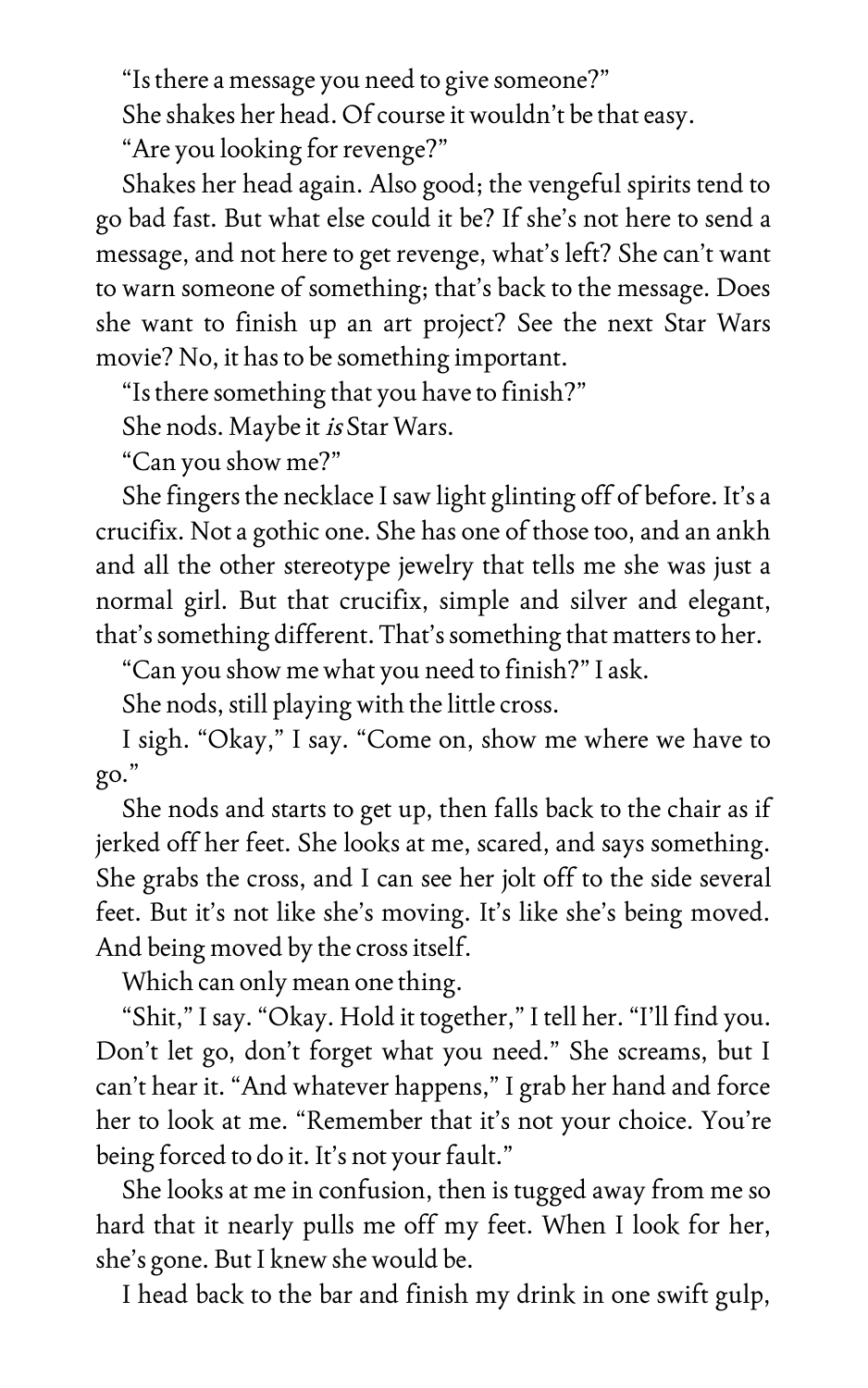gathering my jacket and throwing money on the bar. "What's wrong?" Gina asks me. "Someone got her," I say. "You mean?" I nod. "Necromancer."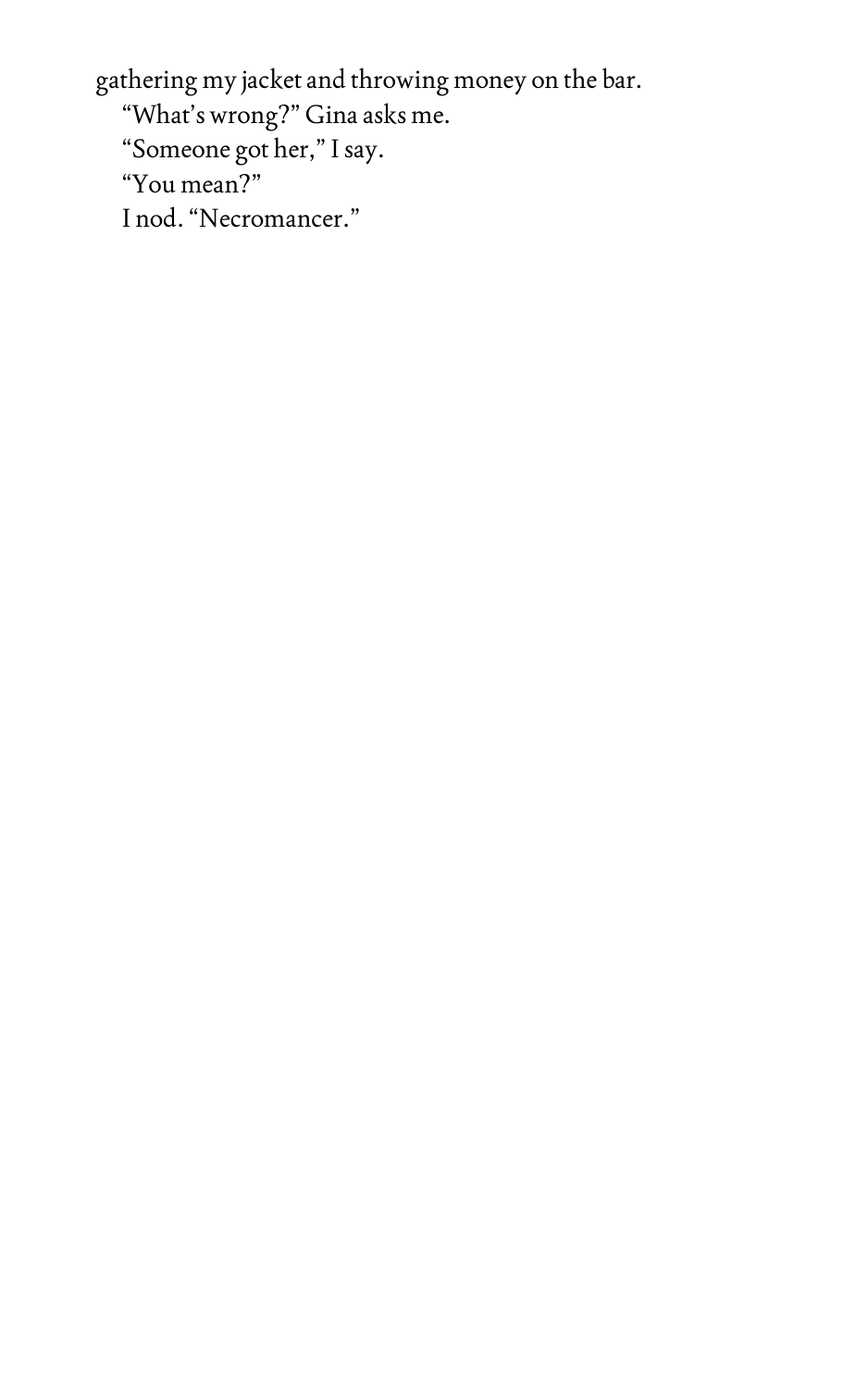## INTERLUDE ONE

t was like something out of a movie. Sophomore year of high school, the mousy girl who developed over the summer, still not quite used to her new body. The popular boy, a year older than her. Dating for a few months, about to go to prom together. Only she wants to lose her virginity before the dance. She wants to get it out of the way.  $\mathbf{l}_{\text{boy},\text{}}$ 

He is gentle. He is careful. He cares about her, and she cares about him. There's Blues Traveler playing on his tape deck. Back when there were still tape decks. John Popper crooning about his Canadian Rose, heavy breathing, the smell of sweat and the giggling as they try to find a good position for him to enter her. She bites her lip, wondering if it will hurt, having been told it would, warned that there would be blood, but unsure what would happen. Him trying to act manly and in control, like he knows what he is doing when he is just as clueless as she is. Young love, young lust.

He uses all the moves he's learned from pornography he's watched. She keeps her hand down there to help guide him in, and because it feels good. They grind against each other, giggling when they make noises. He keeps asking her if she is okay, because he's one of the good guys. He doesn't force her, and he